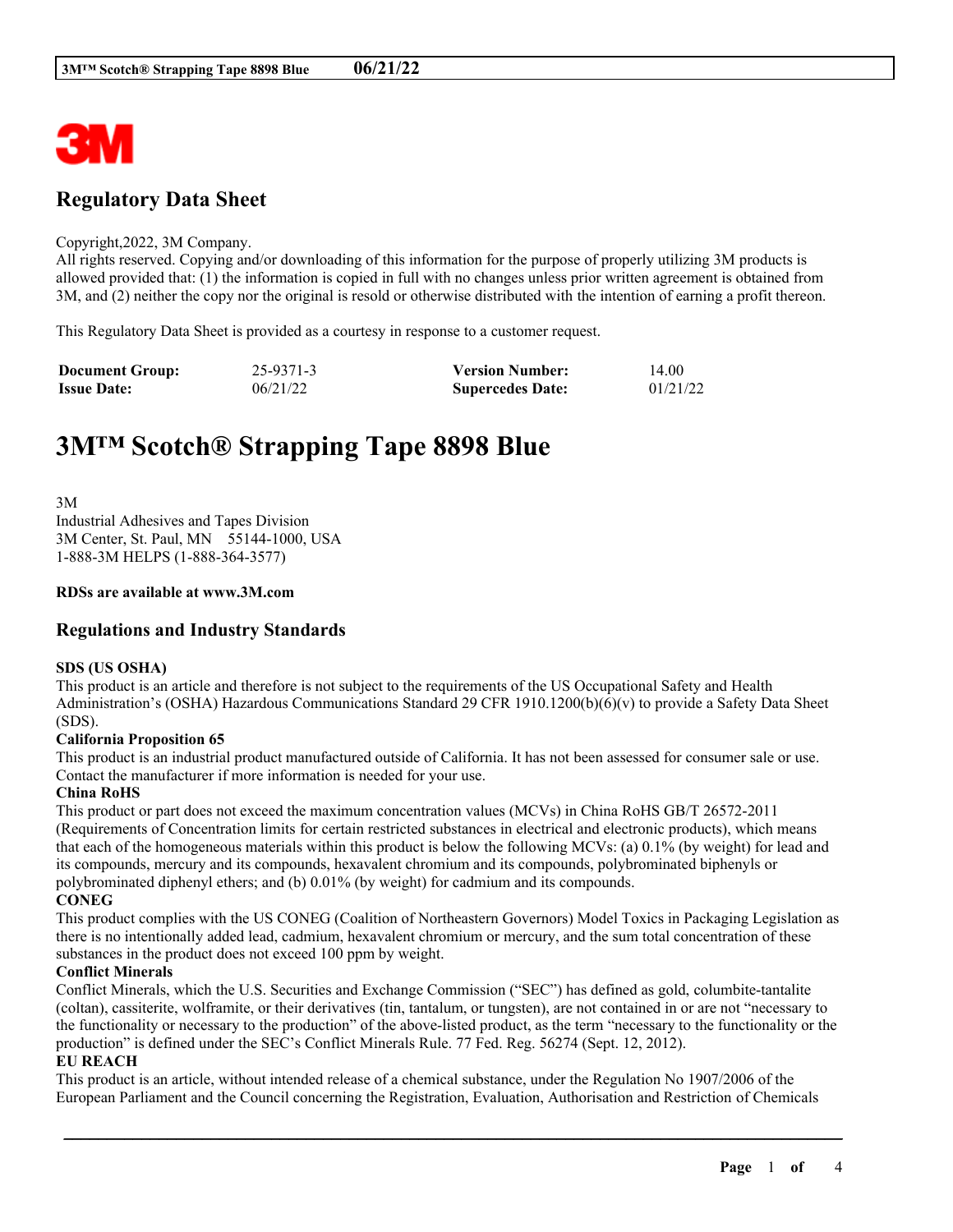(REACH) (refer to REACH, Article 3(3)). It is not a chemical preparation. Therefore, it is not subject to the (pre)-registration or the registration process. It does not require a safety data sheet.

# **EU REACH**

This product, including any article that the product is composed of, does not contain at greater than 0.1% by weight a Substance of Very High Concern (SVHC) substance identified according to Article 59 of REACH. This declaration reflects the substances on the candidate SVHC list, effective June 2022.

### **EU RoHS**

This product does not exceed the maximum concentration values (MCVs) set under EU Directive 2011/65/EU (RoHS recast/RoHS 2), as stated in Annex II to that directive. This means that each of the homogenous materials within this product does not exceed the following MCVs: (a) 0.1% (by weight) for lead, mercury, hexavalent chromium, polybrominated biphenyls or polybrominated diphenyl ethers; and (b) 0.01% (by weight) for cadmium.

### **EU RoHS Phthalates**

This product does not exceed the maximum concentration values (MCVs) for phthalates set under EU Directive 2011/65/EU (RoHS recast/RoHS 2), as amended by EU 2015/863, which applies to finished EEE after July 22, 2019 for Category 1-7, 10- 11 products and after July 22, 2021 for Category 8 and 9 products. This means that each of the homogeneous materials within this product does not exceed the MCV of 0.1% (by weight) for each of the following phthalates: DEHP, BBP, DBP, and DIBP.

# **FDA 21 CFR 175.105**

The adhesive in this tape product is in compliance with 21 CFR 175.105, and may be safely used as a component of articles intended for use in packaging, transporting or holding food. The applicable CFR section should always be consulted for the complete context before any conclusion is made as to the allowed regulated use.

# **FDA 21 CFR 178.3860**

The release coating on the back side of the product is in compliance with 21 CFR 178.3860 (release agents). The release coating on the back side of the product may only be used in contact with dry food containing no surface fat or oil. The applicable CFR sections should always be consulted for the complete context before any conclusion is made as to the allowed regulated use.

### **Fluorinated Greenhouse Gas**

A Fluorinated Greenhouse Gas (or F-Gas) listed under Annex I and II of Regulation (EU) No 517/2014 of the European Parliament and of the Council of 16 April 2014 is not intentionally added to the product.

## **Sustainability Advantage: Recycled content**

This product does not contain recycled content.

# **TSCA Section 6**

This product is not known to contain 2,4,6-Tri-tert-butylphenol (CAS 732-26-3).

### **TSCA Section 6**

This product is not known to contain Decabromodiphenyl Ether (Deca-BDE) (CAS 1163-19-5).

#### **TSCA Section 6**

This product is not known to contain Hexachlorobutadiene (HCBD) (CAS 87-68-3).

**TSCA Section 6**

This product is not known to contain Pentachlorothiophenol (PCTP) (CAS 133-49-3).

### **TSCA Section 6**

This product is not known to contain Phenol, isopropylated phosphate (3:1) (PIP (3:1)) (CAS 68937-41-7).

# **Chemicals and/or Compounds of Interest**

**Alkylphenol (AP)** : Not intentionally added. **Alkylphenolethoxylates (APE)** : Not intentionally added. **Antimony and (Sb) Compounds** : Not intentionally added. **Arsenic and (As) Compounds** : Not intentionally added. **Asbestos** : Not intentionally added. **Azocolorants and Azodyes** : Not intentionally added. **Beryllium and (Be) Compounds** : Not intentionally added. **Biocides/Preservatives** : Biocides/preservatives are not intentionally added for the purpose of protecting the product from the growth of microorganisms. **Bismuth and (Bi) Compounds** : Not intentionally added. **Bisphenol A (BPA) (CAS 80-05-7)** : Not intentionally added.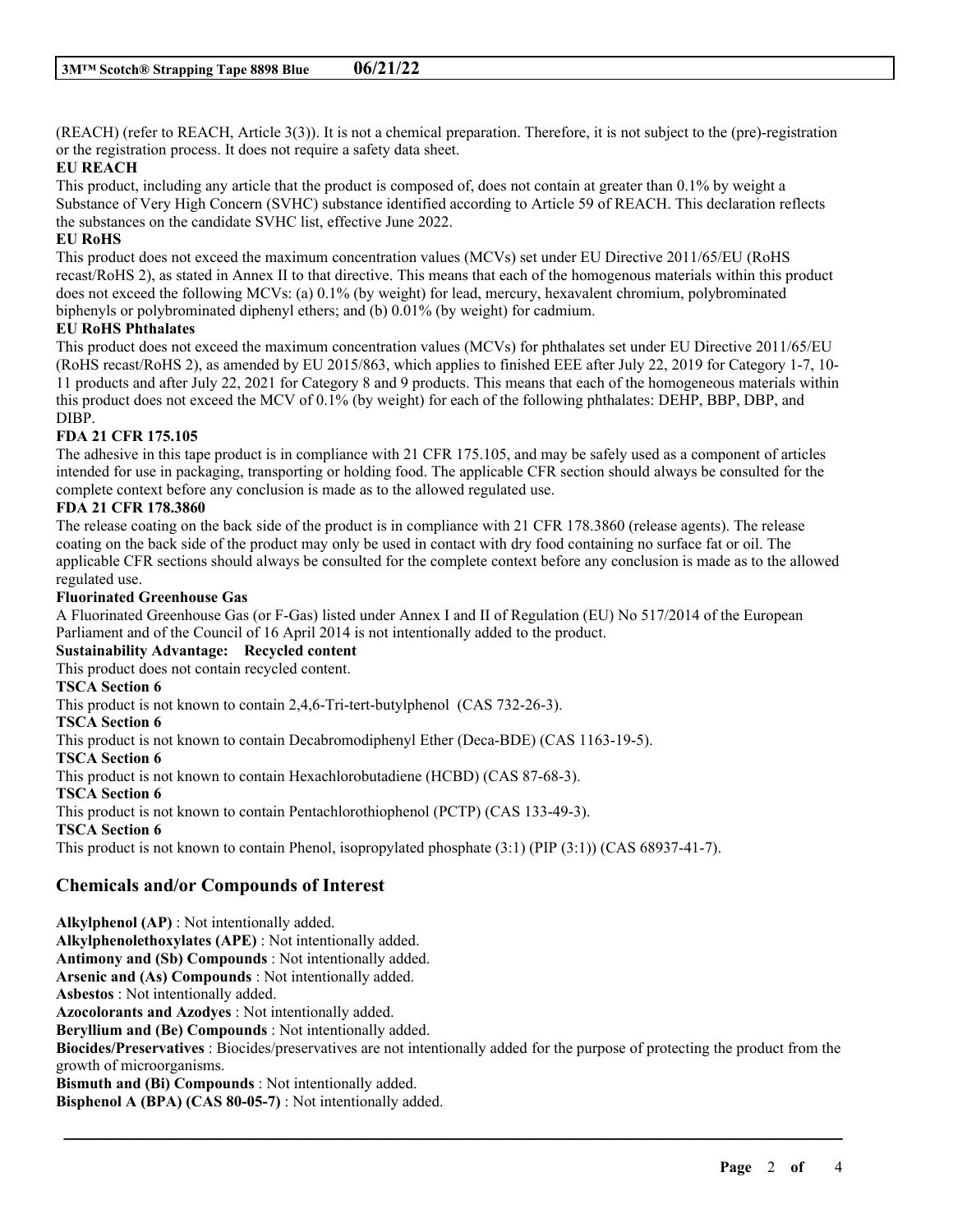**Butyl Benzyl Phthalate (BBP) (CAS 85-68-7)** : Not intentionally added. **Cadmium and (Cd) Compounds** : Not intentionally added. **Chlorinated Paraffins, Short Chain** : Not intentionally added. **Cobalt and (Co) Compounds** : Not intentionally added. **Crystalline Silica** : Not intentionally added. **Decabromodiphenyl Ether (Deca-BDE) (CAS 1163-19-5)** : Not intentionally added. **Di(2-Ethylhexyl) Phthalate (DEHP) (CAS 117-81-7)** : Not intentionally added. **Dibutyl Phthalate (DBP) (CAS 84-74-2)** : Not intentionally added. **Dibutyl Tin Compounds** : Not intentionally added. **Diisodecyl Phthalate (DIDP)** : Not intentionally added. **Diisononyl Phthalate (DINP)** : Not intentionally added. **Di-n-Octyl Phthalate (DNOP) (CAS 117-84-0)** : Not intentionally added. **Dioxins and Furans** : Not intentionally added. **Flame Retardants (not PBB or PBDE)** : Not intentionally added. **Formaldehyde (CAS 50-00-0)** : Not intentionally added. **Genetically Modified Organisms (GMOs)** : Not intentionally added. **Halogenated Compounds** : Bromine, chlorine, fluorine, iodine or chemical compounds containing them are not intentionally added. **Hexavalent Chromium and (Cr+6) Compounds** : Not intentionally added. **Lead and (Pb) Compounds** : Not intentionally added. **Materials of Human or Animal Origin** : Contains. **Melamine (CAS 108-78-1)** : Not intentionally added. **Mercury and (Hg) Compounds** : Not intentionally added. **Musk Xylene (CAS 81-15-2)** : Not intentionally added. **Nickel and (Ni) Compounds** : Not intentionally added. **Nonylphenol (NP)** : Not intentionally added. **Nonylphenol Ethoxylates (NPE)** : Not intentionally added. **Organotin Compounds** : Not intentionally added. **Ozone Depleting Chemicals (ODCs)** : Not intentionally added. **Perfluorooctanesulfonic Acid (PFOS) (CAS 1763-23-1)** : Not intentionally added. **Perfluorooctanoic Acid (PFOA) (CAS 335-67-1)** : Not intentionally added. **Phosphorus and (P) Compounds** : Not intentionally added. **Phthalates** : Not intentionally added. **Polybrominated Biphenyls (PBB)** : Not intentionally added. **Polybrominated Diphenylethers (PBDE)** : Not intentionally added. **Polychlorinated Biphenyls (PCBs)** : Not intentionally added. **Polychlorinated Naphthalenes (PCNs) (>3 Chlorine Atoms)** : Not intentionally added. **Polycyclic Aromatic Hydrocarbons (PAHs)** : Not intentionally added. **Polyvinyl Chloride (PVC)** : Not intentionally added. **Radioactive Substance** : Not intentionally added. **Selenium and (Se) Compounds** : Not intentionally added. **Tetrabromobisphenol A (TBBA) (CAS 79-94-7)** : Not intentionally added. **Tributyl Tin Compounds** : Not intentionally added. **Triphenyl Tin Compounds** : Not intentionally added.

Disclaimers: The information provided in this document related to material content represents 3M's knowledge and belief, which may be based in whole or in part on information provided by suppliers to 3M. This is intended to answer commonly asked questions about 3M products and is not intended to be a comprehensive listing of all substances that may be of interest or that may be regulated in this or other 3M products, nor is it intended to be a comprehensive summary of any and all regulations that may apply to this product. Where substances are listed, their listing does not infer or constitute a judgment as to their safety, environmental or health impacts. Information is supplied upon the condition that the persons receiving the same will make their own determination as to its suitability for their purposes prior to use. Customers are encouraged to consult with legal and regulatory experts to determine applicable regulations in light of intended use of the product.

Limitation of Remedies and Liability: In the event any Product is proven not to conform with the information in this document, then to the extent permitted by law, 3M's entire liability and Buyer's exclusive remedy, will be at 3M's option either: (i) replacement of Product with a conforming product, or (ii) refund of the purchase price paid by Buyer for each non-conforming Product, within a reasonable time after written notification of said non-conformance and return of said Product to 3M. 3M shall not under any circumstances be liable for direct, incidental, special, or consequential damages (including but not limited to loss of profits, revenue, or business) related to or arising out of this certification, including, the use, misuse or inability to use the Product. Unless stated